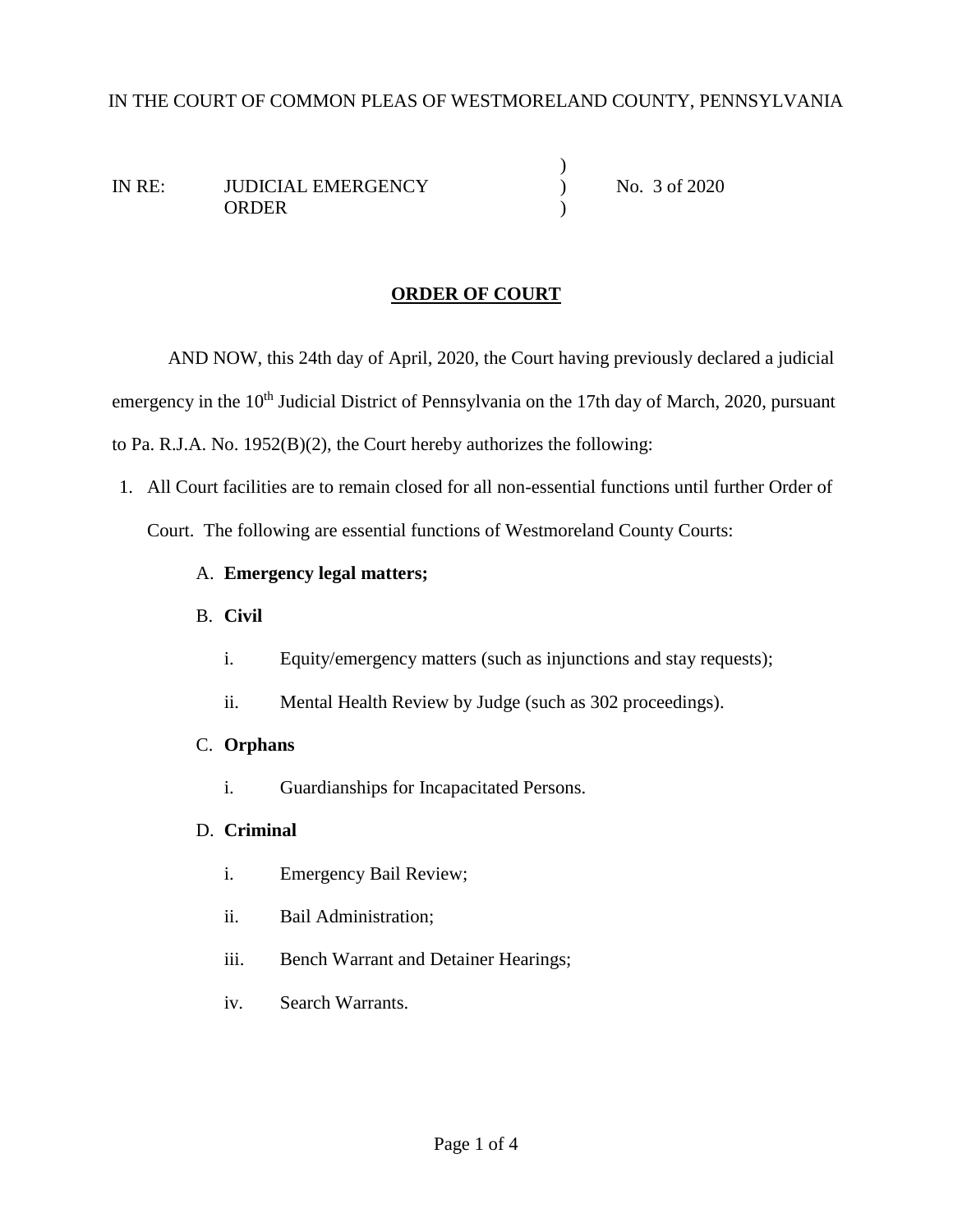### E. **Juvenile**

- i. Emergency Detention Hearings;
- ii. Emergency Juvenile Intake Hearings;
- iii. Juvenile Detention Hearings;
- iv. Juvenile Adjudication Hearings (If no waiver);
- v. Juvenile Review Hearings as determined by the Juvenile Judges.

## F. **Dependency**

- i. Shelter Care Hearings;
- ii. Adjudication/Disposition Hearings;
- iii. Review Hearings as determined by the Dependency Judges.

## G. **Family**

- i. Emergency Protection from Abuse processing and Temporary Protection From Abuse hearings;
- ii. Child support and bench warrant emergencies;
- iii. Other emergency matters arising in the normal course of Family Division cases (e.g. child custody emergencies).

# H. **Court Administration**

- i. Scheduling interpreters for essential court cases;
- ii. Ensuring Americans with Disabilities Act compliance for essential court cases;

# I. **Magisterial District Courts**

i. Preliminary Hearings for incarcerated defendants;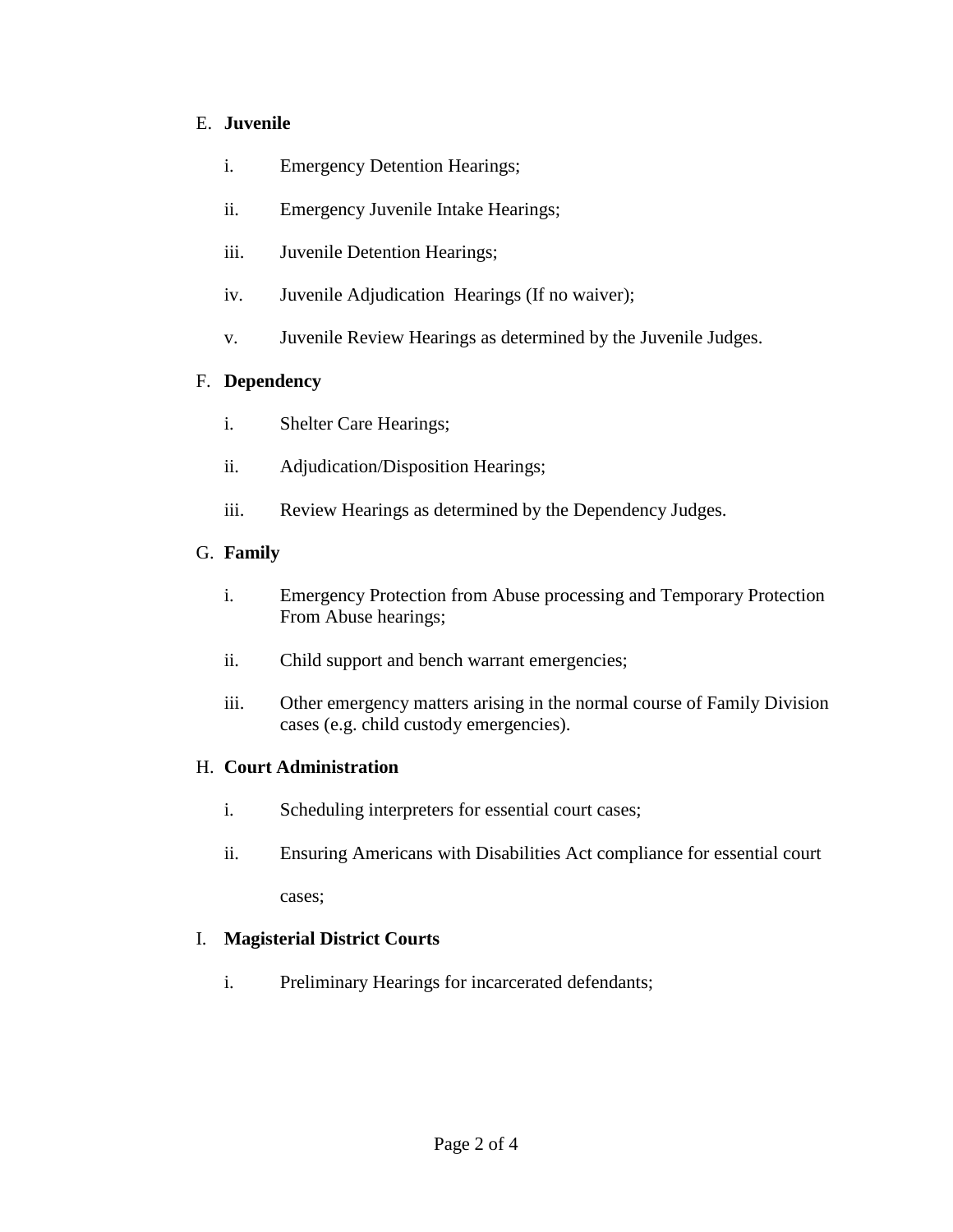- ii. Preliminary arraignments, accepting bail, issuing arrest and search warrants, and all other functions pursuant to Pa. R. Crim. P. 117, including issuing Emergency Protection from Abuse Orders;
- iii. Make bank deposits, receipt payments, mail and daily accounting functions;
- iv. Receive and enter traffic citations, accept payment for fines, costs, restitution, accept guilty pleas, determine sentence, arrange payment plans, accept non-guilty pleas, schedule trials, collect collateral;
- v. Receive and enter civil complaints, collect fees, record intent to defend, cross-complaints;
- vi. Receive and enter landlord/tenant complaints, collect fees, receive and enter cross-complaints.
- 2. All Court calendars, appearances, scheduling notices and subpoenas previously issued by the Court for the period of time covered by the Emergency Declaration are hereby cancelled. Future scheduling involving essential functions is not affected by this Order;
- 3. All jury and non-jury trials scheduled during the period of time covered by the Emergency Declaration are cancelled;
- 4. All hearings and conferences, except for the essential court functions as described herein, are cancelled and will be rescheduled. Future scheduling involving essential functions is not affected by this Order;
- 5. Drug Treatment Court and Veterans Court will be conducted through video conference or telephonically.